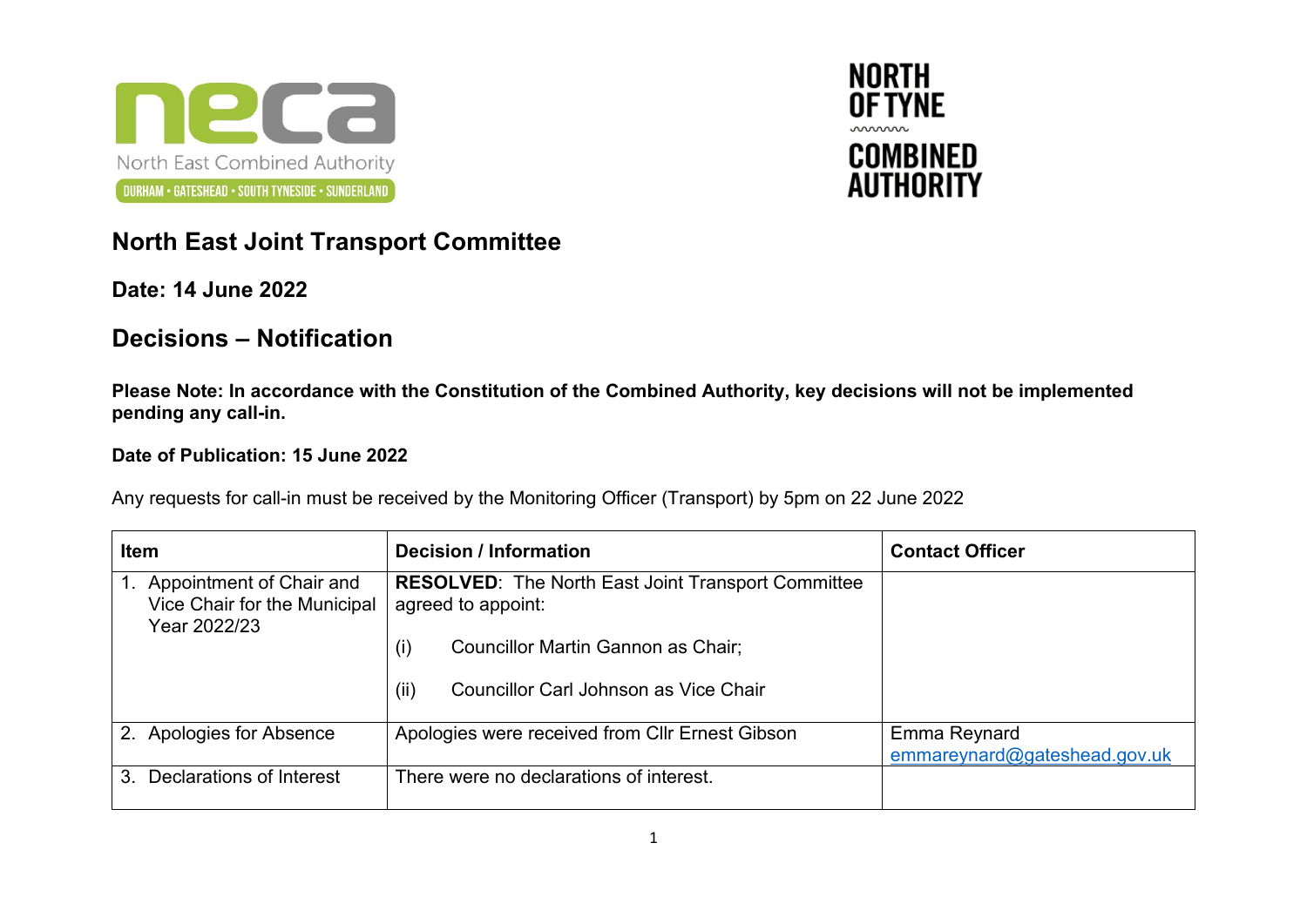



| Item                                | <b>Decision / Information</b>                                                                                                                                                                                                                                                                                                                                                                                                                                                                                                                                                                                                                                                                         | <b>Contact Officer</b>                            |
|-------------------------------------|-------------------------------------------------------------------------------------------------------------------------------------------------------------------------------------------------------------------------------------------------------------------------------------------------------------------------------------------------------------------------------------------------------------------------------------------------------------------------------------------------------------------------------------------------------------------------------------------------------------------------------------------------------------------------------------------------------|---------------------------------------------------|
| 4. Minutes of the meeting held      | <b>RESOLVED:</b> The minutes of the meeting were agreed as                                                                                                                                                                                                                                                                                                                                                                                                                                                                                                                                                                                                                                            | Emma Reynard                                      |
| on 15 March 2022                    | a correct record.                                                                                                                                                                                                                                                                                                                                                                                                                                                                                                                                                                                                                                                                                     | emmareynard@gateshead.gov.uk                      |
| 5. Decision Notice from Tyne        | <b>RESOLVED:</b> The North East Joint Transport Committee                                                                                                                                                                                                                                                                                                                                                                                                                                                                                                                                                                                                                                             | <b>Emma Reynard</b>                               |
| and Wear Sub-Committee              | noted the information.                                                                                                                                                                                                                                                                                                                                                                                                                                                                                                                                                                                                                                                                                | emmareynard@gateshead.gov.uk                      |
| 6. Appointment of JTC<br>Committees | <b>RESOLVED:</b> The North East Joint Transport Committee:<br>(i)<br>Agreed the appointment of committee members<br>and sub-committee members for the municipal<br>year 2022/2023 as set out in Appendix A of the<br>report and noted the information on committee<br>membership provided by Councillor Elizabeth Scott<br>at the meeting in relation to Durham County<br>Council;<br>Agreed the reappointment of Mark Scrimshaw as<br>(iii)<br>Chair and Stuart Green as Vice-Chair of the JTC<br>Audit Committee for one year;<br>Agreed the reappointment of David Taylor-Gooby<br>(iii)<br>as Chair and Andrew Clark as Vice-Chair of the<br>JTC Overview and Scrutiny Committee for one<br>year; | <b>Mike Barker</b><br>mikebarker@gateshead.gov.uk |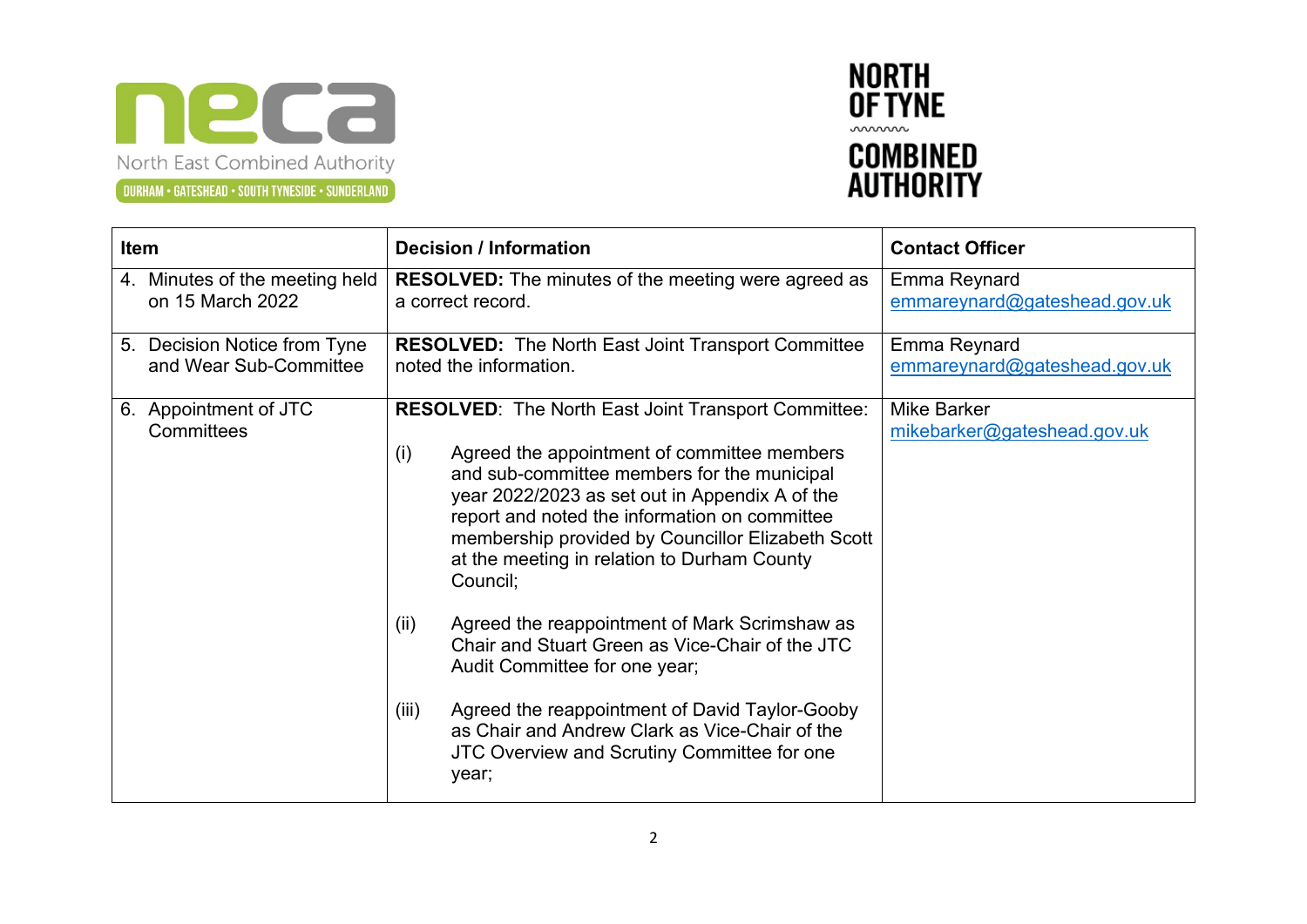



| <b>Item</b> | <b>Decision / Information</b>                                                                                                                                                                                                                                                                                                                                                                                                    | <b>Contact Officer</b> |
|-------------|----------------------------------------------------------------------------------------------------------------------------------------------------------------------------------------------------------------------------------------------------------------------------------------------------------------------------------------------------------------------------------------------------------------------------------|------------------------|
|             | Agreed to appoint Councillor Carl Johnson as<br>(iv)<br>Chair and Councillor John McElroy Vice Chair of<br>the JTC Tyne and Wear Sub-Committee for the<br>municipal year 2022/2023.                                                                                                                                                                                                                                              |                        |
|             | Agreed the reappointment of Mayor Jamie Driscoll<br>(V)<br>as representative and Councillor Martin Gannon as<br>substitute to the Transport for the North Rail North<br>Committee;                                                                                                                                                                                                                                               |                        |
|             | Agreed the reappointment of Councillor Martin<br>(vi)<br>Gannon as representative and Mayor Jamie<br>Driscoll as substitute to Transport for the North<br><b>General Purposes Committee;</b>                                                                                                                                                                                                                                     |                        |
|             | Agreed to delegate any changes to membership<br>(vii)<br>necessary to accommodate political balance, or<br>appointments to any outstanding vacancies, on<br>any of the Joint Transport Committees to the Lead<br>Chief Executive (Transport) following consultation<br>with the Chair of the Joint Transport Committee to<br>comply with the relevant legislation and ensure any<br>vacancies can be filled as soon as possible. |                        |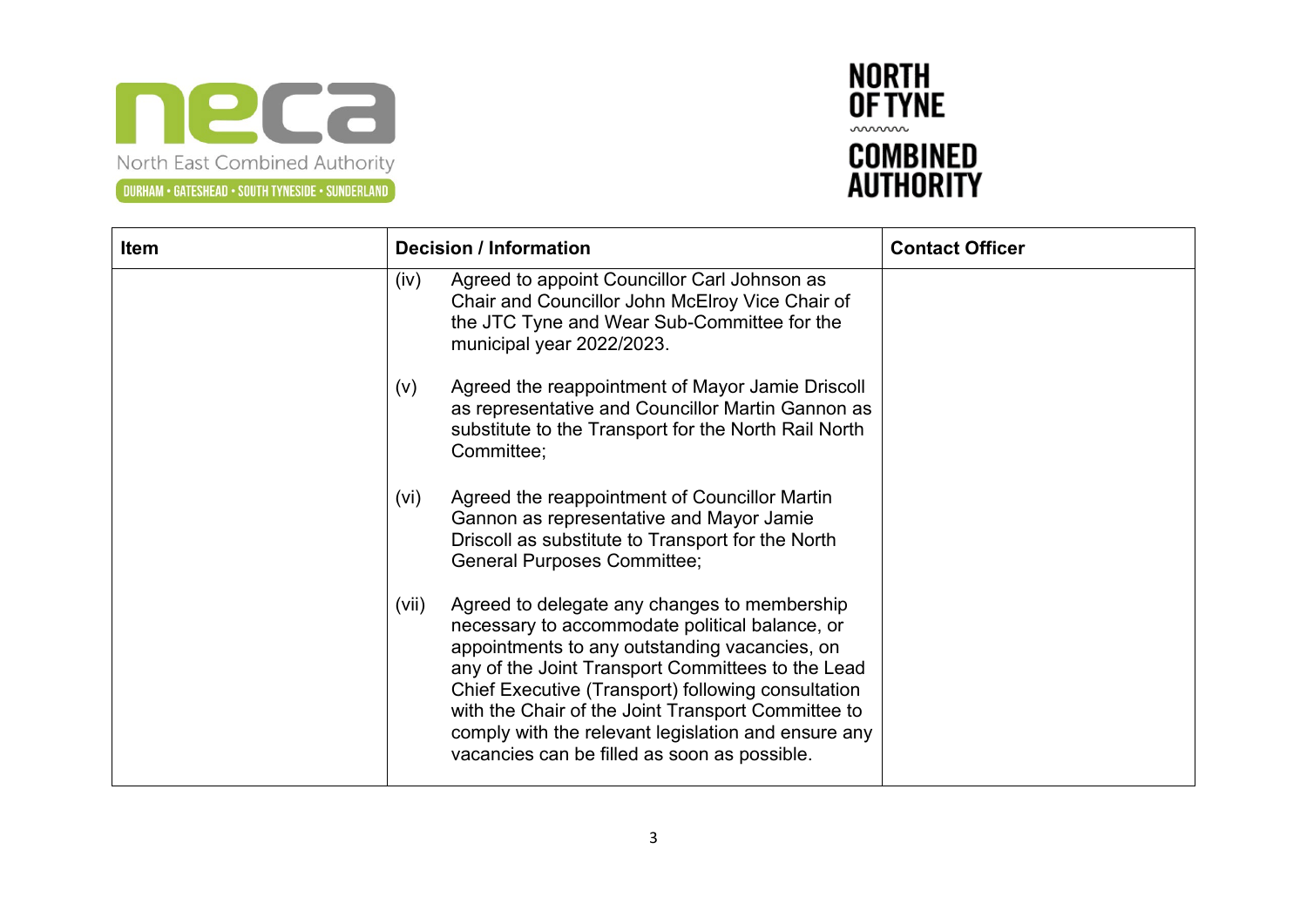



| <b>Item</b>                                    | <b>Decision / Information</b>                                                                                                                                                                                                                                                                                                                                                                             | <b>Contact Officer</b>                                              |
|------------------------------------------------|-----------------------------------------------------------------------------------------------------------------------------------------------------------------------------------------------------------------------------------------------------------------------------------------------------------------------------------------------------------------------------------------------------------|---------------------------------------------------------------------|
| 7. Programme of Meetings<br>2022/23            | <b>RESOLVED:</b> The North East Joint Transport Committee<br>agreed the proposed programme of committee meetings<br>as set out in Appendix A of the report.                                                                                                                                                                                                                                               | Mike Barker<br>mikebarker@gateshead.gov.uk                          |
| North East Rail and Metro<br>8.<br>Strategy    | <b>RESOLVED:</b> The North East Joint Transport Committee:<br>Noted the responses to the public consultation as<br>(i)<br>outlined in the report and in Appendix 1; and<br>Agreed to adopt the North East Rail and Metro<br>(ii)<br>Strategy, revised in light of consultation feedback<br>and set out in Appendix 2, as one of the suite of<br>strategies expanding on the North East Transport<br>Plan. | <b>Derek Gittins</b><br>Derek.gittins@transportnortheast.g<br>ov.uk |
| <b>Transport Plan Progress</b><br>9.<br>Report | <b>RESOLVED:</b> The North East Joint Transport Committee<br>noted the report.                                                                                                                                                                                                                                                                                                                            | Tobyn Hughes<br>Tobyn.hughes@transportnortheast.<br>gov.uk          |
| 10. Exclusion of the Press and<br>Public       | <b>RESOLVED:</b> The North East Joint Transport Committee<br>agreed to exclude the press and public from the meeting<br>during consideration of item 11 by virtue of paragraphs<br>1,2,3 and 4 of Part 1 of Schedule 12 A of the Local<br><b>Government Act</b>                                                                                                                                           | Mike Barker<br>mikebarker@gateshead.gov.uk                          |